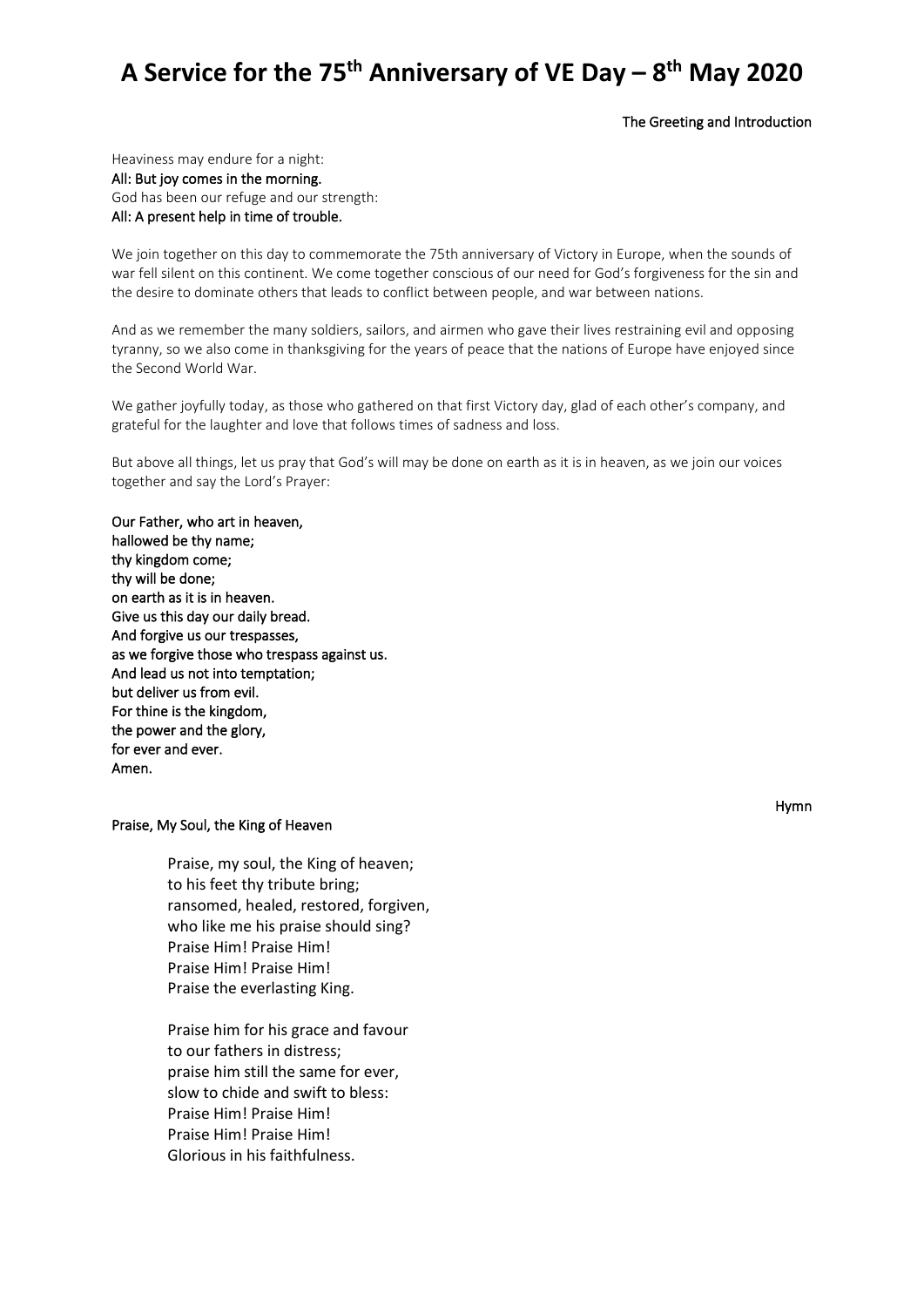Father-like, he tends and spares us; well our feeble frame he knows; in his hand he gently bears us, rescues us from all our foes. Praise Him! Praise Him! Praise Him! Praise Him! Widely as his mercy flows.

Angels, help us to adore him; ye behold him face to face; sun and moon, bow down before him, dwellers all in time and space. Praise Him! Praise Him! Praise Him! Praise Him! Praise with us the God of grace.

### Old Testament Reading

### Micah 4.1–4: God's Promised Time of Peace

In days to come the mountain of the Lord's house shall be established as the highest of the mountains, and shall be raised up above the hills. Peoples shall stream to it, and many nations shall come and say:

"Come, let us go up to the mountain of the Lord, to the house of the God of Jacob;

 that he may teach us his ways and that we may walk in his paths." For out of Zion shall go forth instruction, and the word of the Lord from Jerusalem. He shall judge between many peoples, and shall arbitrate between strong nations far away; they shall beat their swords into plowshares, and their spears into pruning hooks; nation shall not lift up sword against nation, neither shall they learn war anymore; but they shall all sit under their own vines and under their own fig trees, and no one shall make them afraid; for the mouth of the Lord of hosts has spoken.

This is the Word of the Lord Thanks be to God

### Lord, for the Years

Lord, for the years your love has kept and guided, urged and inspired us, cheered us on our way, sought us and saved us, pardoned and provided: Lord for the years, we bring our thanks today.

Lord, for that word, the word of life which fires us, speaks to our hearts and sets our souls ablaze, teaches and trains, rebukes us and inspires us: Lord of the word, receive your people's praise.

Lord, for our land in this our generation, spirits oppressed by pleasure, wealth and care: for young and old, for commonwealth and nation, Lord of our land, be pleased to hear our prayer.

Hymn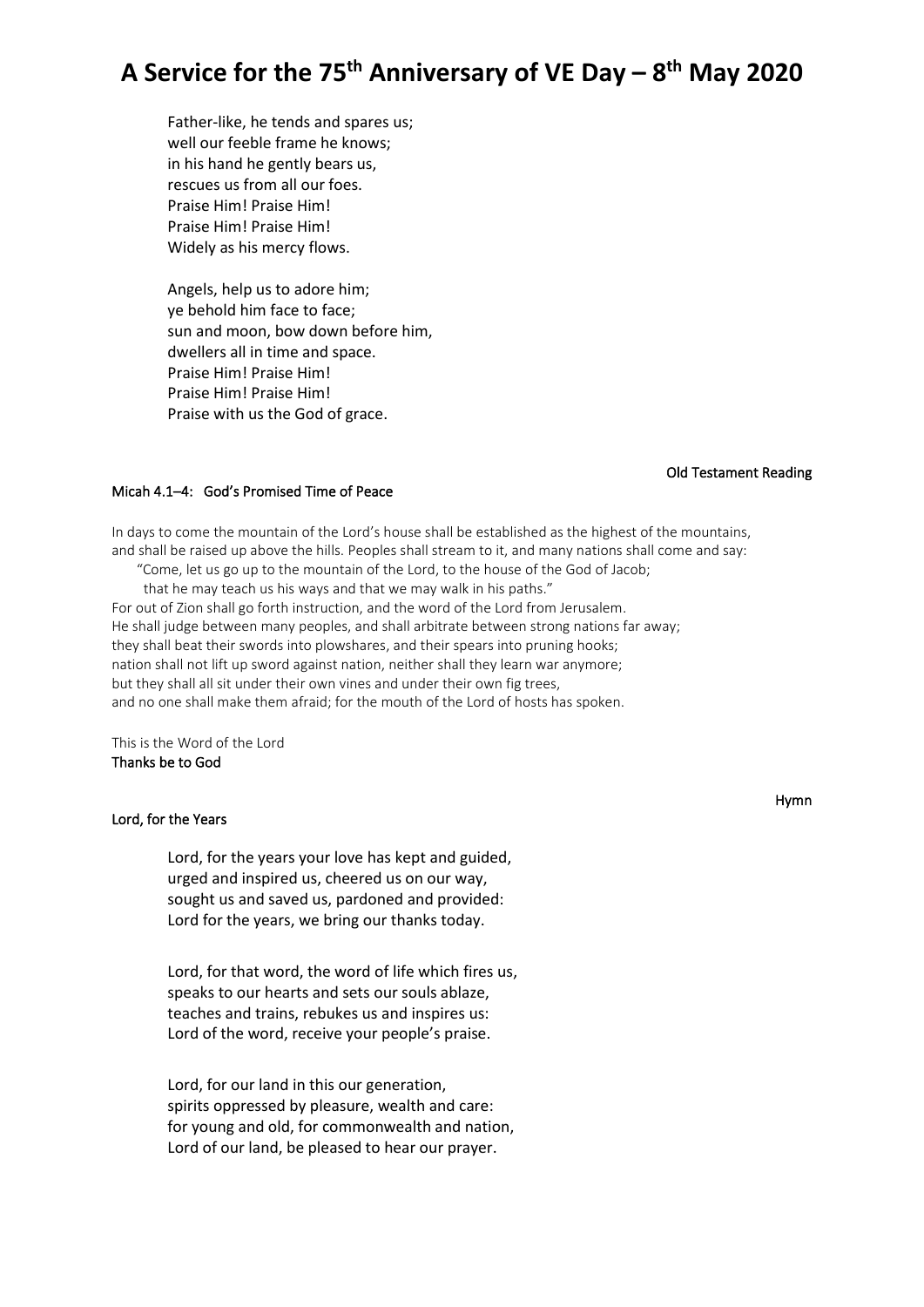Lord, for our world where men disown and doubt you, loveless in strength, and comfortless in pain, hungry and helpless, lost indeed without you: Lord of the world, we pray that Christ may reign.

Lord for ourselves; in living power remake usself on the cross, and Christ upon the throne, past put behind us, for the future take us: Lord of our lives, to live for Christ alone.

### New Testament Reading

### 2 Corinthians 5.16–21: The Call to be Reconciled

From now on, therefore, we regard no one from a human point of view; even though we once knew Christ from a human point of view, we know him no longer in that way. So if anyone is in Christ, there is a new creation: everything old has passed away; see, everything has become new! All this is from God, who reconciled us to himself through Christ, and has given us the ministry of reconciliation; that is, in Christ God was reconciling the world to himself, not counting their trespasses against them, and entrusting the message of reconciliation to us. So we are ambassadors for Christ, since God is making his appeal through us; we entreat you on behalf of Christ, be reconciled to God. For our sake he made him to be sin who knew no sin, so that in him we might become the righteousness of God.

#### This is the Word of the Lord Thanks be to God

Responsory

Your salvation is near to those who fear you, That glory may dwell in our land. Mercy and truth have met together; righteousness and peace have kissed each other. That glory may dwell in our land. Righteousness and justice are the foundation of your throne; steadfast love and faithfulness go before you. Your salvation is near to those who fear you, that glory may dwell in our land.

### Now Thank We all our God.

Now thank we all our God, with heart and hands and voices, who wondrous things has done, in whom this world rejoices: who from our mothers' arms has blessed us on our way with countless gifts of love, and still is ours today.

O may this bounteous God through all our life be near us, with ever joyful hearts and blessed peace to cheer us; and keep us still in grace, and guide us when perplexed; and free us from all ills, in this world and the next.

Hymn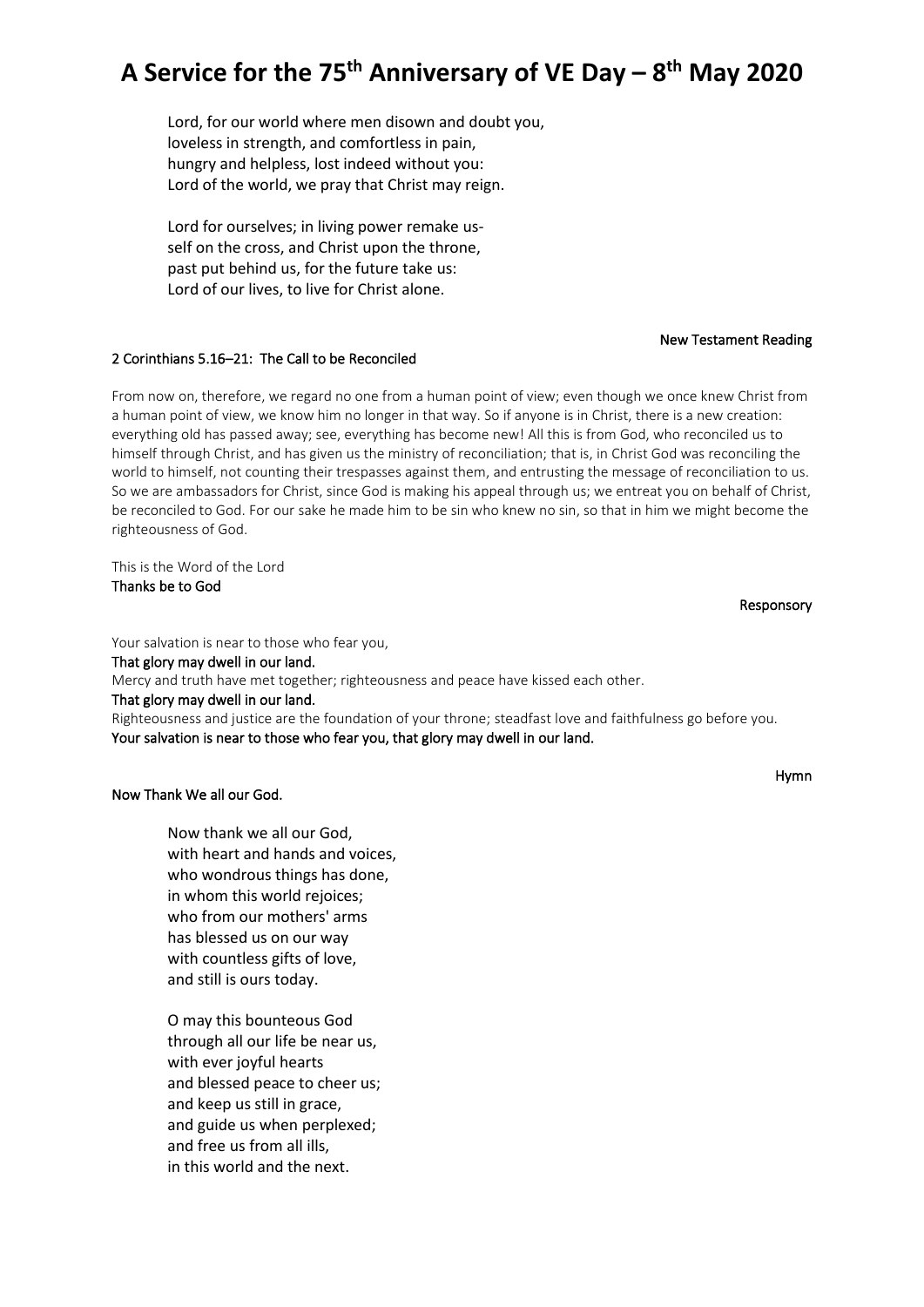All praise and thanks to God the Father now be given; the Son, and him who reigns with them in highest heaven; the one eternal God, whom earth and heaven adore; for thus it was, is now, and shall be evermore.

Reflection

### Tribute to the Millions

Let us remember those who so selflessly gave their lives at home and abroad, Whose sacrifice enables us to enjoy the peace and freedom we have today.

Let us remember those who came home wounded, physically and mentally, and the friends and family who cared for them.

Let us remember those who returned to restore their relationships and rebuild their working lives after years of dreadful conflict and turmoil.

Let us remember the families that lost husbands, sons and sweethearts. Let us remember the servicemen, merchant seamen, miners, brave civilians and others From Commonwealth and Allied countries who fought, suffered and died during those years of war.

Let us remember those in reserved occupation and the brave people who kept us safe on the home front – the doctors and nurses who cared for the wounded, the women and men who toiled in the fields, those who worked in the factories, who all played such a vital role in the war effort at home.

Prayers

#### For those who served and died in World War II

O God of truth and justice, we hold before you those men and women who have died in active service, particularly in the Second World War, whose sacrifice brought Victory in Europe. As we honour their courage and cherish their memory, may we put our faith in your future; for you are the source of life and hope, now and for ever. Amen.

### For those who serve today

O Lord God of Hosts, stretch forth, we pray, your almighty arm to strengthen and protect our service men and women. Support them in times of conflict, and in their rest and training keep them safe from all evil; endue them with courage and loyalty; and grant that in all things they may serve without reproach; through Jesus Christ our Lord. Amen.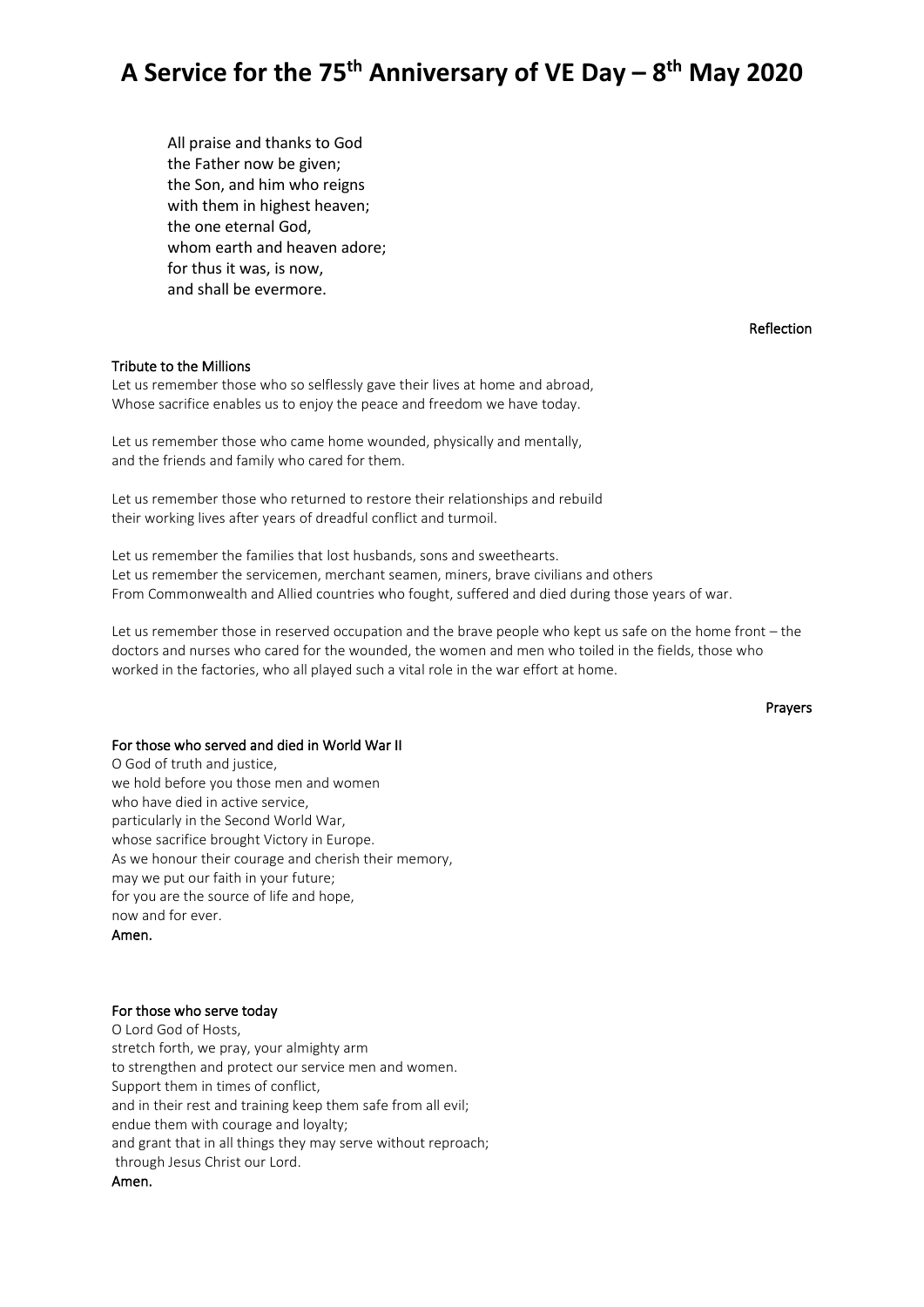### For the peace of the world

O God, who would fold both heaven and earth in a single peace; that the design of your great love lighten upon the waste of our wraths and sorrows and give peace to your church, peace among nations, peace in our dwellings and peace in our hearts; through Jesus Christ our Lord. Amen.

### An Act of Commitment

Let us pledge ourselves anew to the service of God and our fellow men and women: that we may help, encourage and comfort others, and support those working for the relief of the needy and for the peace and welfare of the nations.

Lord God our Father, we pledge ourselves to serve you and all humankind, in the cause of peace, for the relief of want and suffering, and for the praise of your name. Guide us by your Spirit; give us wisdom; give us courage; give us hope; and keep us faithful now and always. Amen.

O Lord our God,

as we remember, teach us the ways of peace. As we treasure memories, teach us to hope. As we give thanks for the sacrifices of the past, help us to make your future in this world, until your kingdom come. Amen.

#### Almighty God,

from whom all thoughts of truth and peace proceed: kindle in the hearts of all people the true love of peace; and guide with your pure and peaceable wisdom those who take counsel for the nations of the earth; that in tranquillity your kingdom may go forward, till the earth is filled with the knowledge of thy love; through Jesus Christ our Lord.

Amen.

Almighty God, the fountain of all goodness, bless our Sovereign Lady, Queen Elizabeth, and all who are in authority under her; that they may order all things in wisdom and equity, righteousness and peace, to the honour of your name, and the good of your Church and people; through Jesus Christ our Lord. Amen.

Collect for Peace

A Prayer for the Sovereign